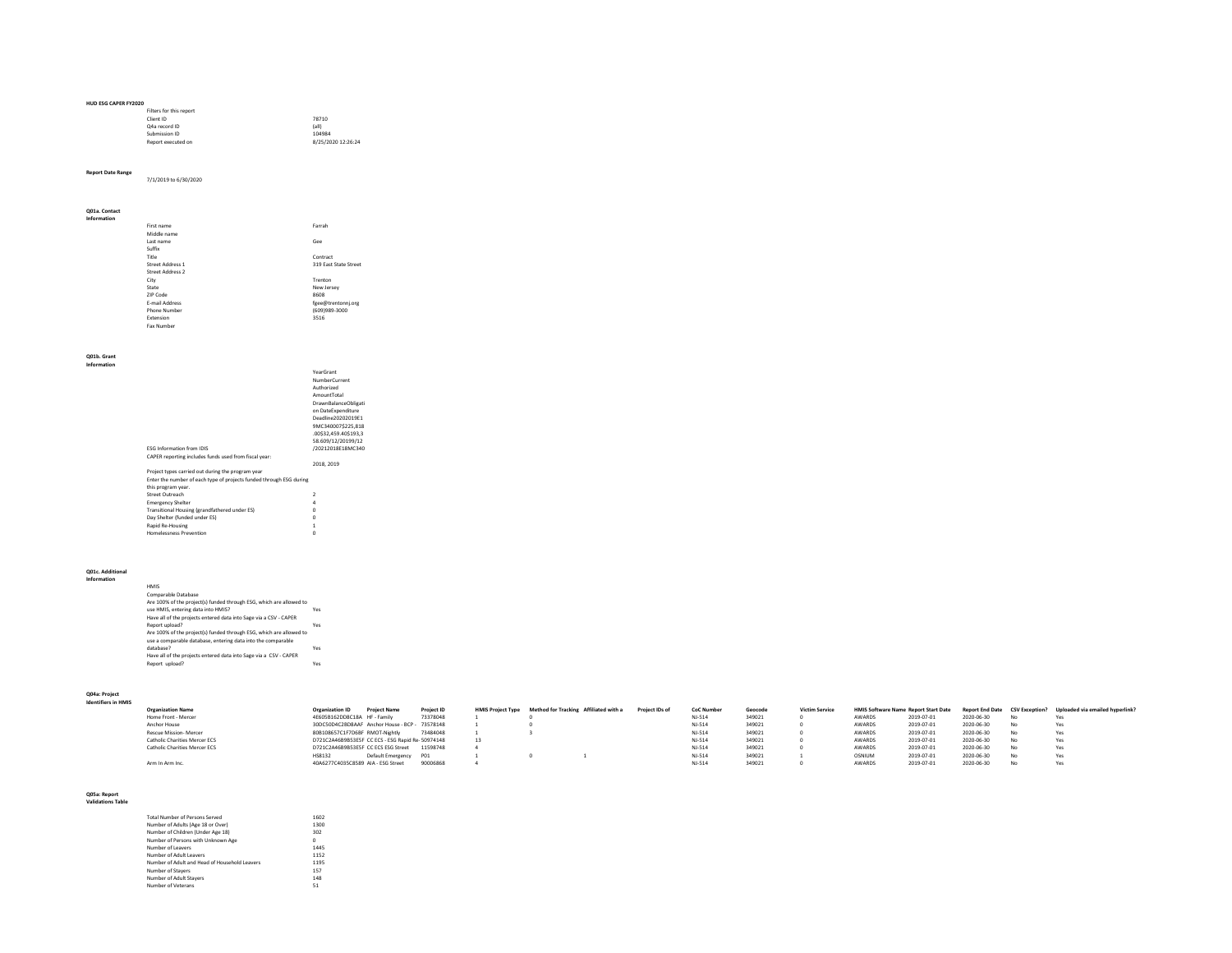| Number of Chronically Homeless Persons                           | 86   |  |
|------------------------------------------------------------------|------|--|
| Number of Youth Under Age 25                                     | 157  |  |
| Number of Parenting Youth Under Age 25 with Children             | 33   |  |
| Number of Adult Heads of Household                               | 1070 |  |
| Number of Child and Unknown-Age Heads of Household               | 43   |  |
| Heads of Households and Adult Stayers in the Project 365 Days or |      |  |
| More                                                             | n    |  |

# **Q06a: Data Quality: Personally Identifying Information (PII)**

| nformation (PII) |                        |                |                            |             |       |                |
|------------------|------------------------|----------------|----------------------------|-------------|-------|----------------|
|                  | Data Element           | Client Doesn't | <b>Information Missing</b> | Data Issues | Total | % ofError Rate |
|                  | Name                   | ٥              |                            |             |       | 0.44%          |
|                  | Social Security Number | 90             | 170                        | 43          | 303   | 18.91%         |
|                  | Date of Birth          | n              | n                          | 4           |       | 0.25%          |
|                  | Race                   |                |                            |             | 10    | 0.62%          |
|                  | Ethnicity              |                |                            |             |       | 0.25%          |
|                  | Gender                 |                |                            |             |       | 0.19%          |
|                  | Overall Score          |                |                            |             | 322   | 20.10%         |
|                  |                        |                |                            |             |       |                |

## **Q06b: Data Quality: Universal Data**

| <b>Elements</b> |  |  |  |  |
|-----------------|--|--|--|--|
| .               |  |  |  |  |

|                                   | <b>Error Count</b> | % of Error Rate |
|-----------------------------------|--------------------|-----------------|
| Veteran Status                    | 6                  | 0.46%           |
| <b>Project Start Date</b>         | $\mathcal{P}$      | 0.12%           |
| Relationship to Head of Household | 227                | 14.17%          |
| Client Location                   | ٩                  | 0.27%           |
| <b>Disabling Condition</b>        | 50                 | 3.12%           |

# **Q06c: Data Quality: Income and Housing Data Quality**

| ality |             |                    |                 |
|-------|-------------|--------------------|-----------------|
|       |             | <b>Error Count</b> | % of Error Rate |
|       | Destination | 975                | 67.47%          |

| --------------                          | --- |        |
|-----------------------------------------|-----|--------|
| Income and Sources at Start             | 138 | 12.40% |
| Income and Sources at Annual Assessment |     | $\sim$ |
| Income and Sources at Exit              | 734 | 61.42% |
|                                         |     |        |

**Q06d: Data Quality: Chronic Homelessness**

|                         | <b>Count of Total</b> | <b>Missing Timein</b> | <b>Missing Timein</b> | ApproximateDate | <b>Number of Times</b> | <b>Number of Months</b> | % of RecordsUnable |
|-------------------------|-----------------------|-----------------------|-----------------------|-----------------|------------------------|-------------------------|--------------------|
|                         | Records               | Institution           | Housing               | Started         | DK/R/missing           | DK/R/missing            | to Calculate       |
| ES. SH. Street Outreach | 1325                  | n                     | o                     | 164             | 48                     | 180                     | 16.98%             |
| TH                      |                       | n                     |                       | n               |                        | n                       | <b>A</b><br>-      |
| PH (All)                | 18                    | n                     |                       | n               |                        | n                       | 0.00%              |
| Total                   | 1343                  | $\sim$                | $\sim$                | $\sim$          | $\sim$                 | $\sim$                  | 16.75%             |
|                         |                       |                       |                       |                 |                        |                         |                    |
|                         |                       |                       |                       |                 |                        |                         |                    |

## **Q06e: Data Quality: Timeliness**

|           | Number of | Number of |
|-----------|-----------|-----------|
| 0 days    | 1007      | 283       |
| 1-3 Days  | 376       | 953       |
| 4-6 Days  | 95        | 85        |
| 7-10 Days | 51        | 42        |
| 11+ Days  | 73        | 71        |
|           |           |           |

**Q06f: Data Quality: Inactive Records: Street Outreach & Emergency Shelter**

| Contact (Adults and Heads of Household in Street Outreach or ES - | # of Records | # ofinactive Records % ofinactive Records |
|-------------------------------------------------------------------|--------------|-------------------------------------------|
| NBN)<br>Bed Night (All Clients in ES - NBN)                       | 15           | 100.00%<br>-                              |

### **Q07a: Number of Persons Served**

|                                                                 | Total | <b>Without Children</b> | With Children and | With Only Children | <b>Unknown Household</b> |
|-----------------------------------------------------------------|-------|-------------------------|-------------------|--------------------|--------------------------|
| Adults                                                          | 1310  | 1158                    | 152               | $\sim$             |                          |
| Children                                                        | 302   | $\sim$                  | 257               | 45                 |                          |
| Client Doesn't Know/ Client Refused                             |       |                         |                   |                    |                          |
| Data Not Collected                                              |       |                         |                   |                    |                          |
| Total                                                           | 1613  | 1158                    | 409               | 45                 |                          |
| For PSH & RRH - the total persons served who moved into housing | 18    | 18                      |                   |                    |                          |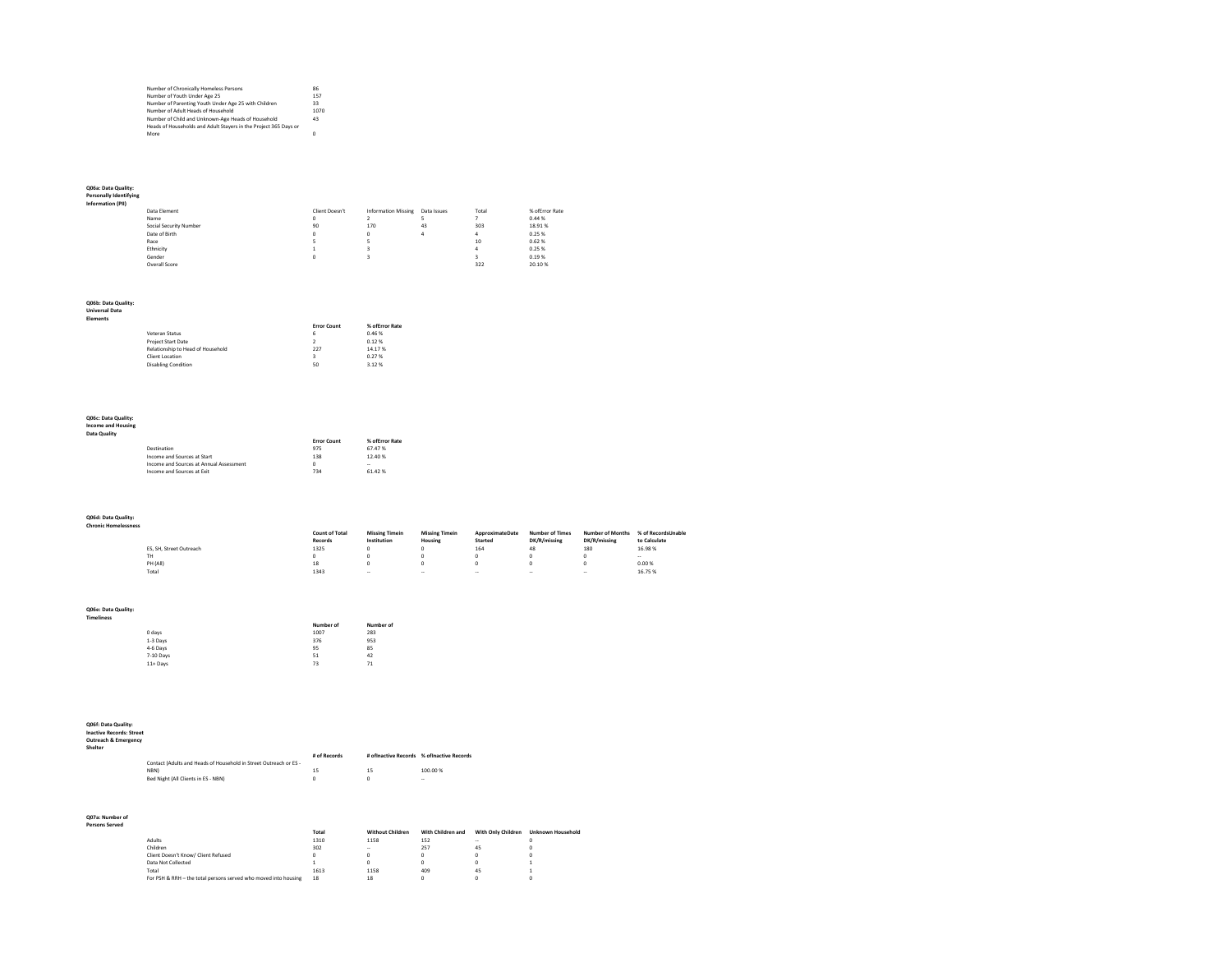| Q08a: Households                          |                                                                                                                                           |                                  |                                             |                                                     |                                      |                                     |                                           |                                       |
|-------------------------------------------|-------------------------------------------------------------------------------------------------------------------------------------------|----------------------------------|---------------------------------------------|-----------------------------------------------------|--------------------------------------|-------------------------------------|-------------------------------------------|---------------------------------------|
| Served                                    |                                                                                                                                           | Total                            | <b>Without Children</b>                     | With Children and                                   | With Only Children Unknown Household |                                     |                                           |                                       |
|                                           | <b>Total Households</b>                                                                                                                   | 1123                             | 937                                         | 142                                                 | 43                                   | $\mathbf{1}$                        |                                           |                                       |
|                                           | For PSH & RRH - the total households served who moved into housing 18                                                                     |                                  | $^{\rm 18}$                                 | $\circ$                                             | $\mathbf{0}$                         | $\bf{0}$                            |                                           |                                       |
|                                           |                                                                                                                                           |                                  |                                             |                                                     |                                      |                                     |                                           |                                       |
|                                           |                                                                                                                                           |                                  |                                             |                                                     |                                      |                                     |                                           |                                       |
|                                           |                                                                                                                                           |                                  |                                             |                                                     |                                      |                                     |                                           |                                       |
|                                           |                                                                                                                                           |                                  |                                             |                                                     |                                      |                                     |                                           |                                       |
| Q08b: Point-in-Time                       |                                                                                                                                           |                                  |                                             |                                                     |                                      |                                     |                                           |                                       |
| Count of Households on                    |                                                                                                                                           |                                  |                                             |                                                     |                                      |                                     |                                           |                                       |
| the Last Wednesday                        |                                                                                                                                           | Total                            | <b>Without Children</b>                     | With Children and                                   | With Only Children Unknown Household |                                     |                                           |                                       |
|                                           | January                                                                                                                                   | 197                              | 162                                         | 32                                                  | $\overline{2}$                       |                                     |                                           |                                       |
|                                           | April<br>July                                                                                                                             | 176<br>89                        | 163<br>59                                   | $12$<br>$^{26}$                                     | $\bf{0}$<br>4                        | $\,$ 1<br>$\bf{0}$                  |                                           |                                       |
|                                           | Octobe                                                                                                                                    | 123                              | 83                                          | 38                                                  | $\mathbf 2$                          | $\bf{0}$                            |                                           |                                       |
|                                           |                                                                                                                                           |                                  |                                             |                                                     |                                      |                                     |                                           |                                       |
|                                           |                                                                                                                                           |                                  |                                             |                                                     |                                      |                                     |                                           |                                       |
| Q09a: Number of                           |                                                                                                                                           |                                  |                                             |                                                     |                                      |                                     |                                           |                                       |
| <b>Persons Contacted</b>                  |                                                                                                                                           | All Persons                      | First contact - NOT                         | First contact - WAS                                 | First contact-                       |                                     |                                           |                                       |
|                                           |                                                                                                                                           | Contacted                        | staying on the                              | staying on Streets,                                 | Worker unable to                     |                                     |                                           |                                       |
|                                           | Once<br>2-5 Times                                                                                                                         | 66<br>$\,$ 1 $\,$                | 14<br>$\mathbf 0$                           | 52<br>$\,$ 1 $\,$                                   | $\circ$<br>$\bf 0$                   |                                     |                                           |                                       |
|                                           | 6-9 Times                                                                                                                                 | $\bf 0$                          | $\mathfrak o$                               | $\mathbf 0$                                         | $\mathbf 0$                          |                                     |                                           |                                       |
|                                           | 10+ Times<br><b>Total Persons Contacted</b>                                                                                               | $\pmb{0}$<br>67                  | $\mathbf 0$<br>$14\,$                       | $\mathsf 0$<br>53                                   | $\mathbf 0$<br>$\mathbf{0}$          |                                     |                                           |                                       |
|                                           |                                                                                                                                           |                                  |                                             |                                                     |                                      |                                     |                                           |                                       |
|                                           |                                                                                                                                           |                                  |                                             |                                                     |                                      |                                     |                                           |                                       |
|                                           |                                                                                                                                           |                                  |                                             |                                                     |                                      |                                     |                                           |                                       |
| Q09b: Number of<br><b>Persons Engaged</b> |                                                                                                                                           |                                  |                                             |                                                     |                                      |                                     |                                           |                                       |
|                                           |                                                                                                                                           | All Persons                      | ${\sf First}$ contact $-$ NOT               | First contact - WAS                                 | First contact-                       |                                     |                                           |                                       |
|                                           | Once                                                                                                                                      | Contacted<br>56                  | staying on the<br>13                        | staying on Streets,<br>43                           | Worker unable to<br>$\Omega$         |                                     |                                           |                                       |
|                                           | 2-5 Contacts                                                                                                                              | $\circ$                          | $\circ$                                     | $\circ$                                             | $\circ$                              |                                     |                                           |                                       |
|                                           | 6-9 Contacts<br>10+ Contacts                                                                                                              | $\,$ 0 $\,$<br>$\bf 0$           | $\mathfrak o$<br>$\mathfrak o$              | $\mathbf 0$<br>$\mathbf 0$                          | $\pmb{0}$<br>$\mathbf 0$             |                                     |                                           |                                       |
|                                           | <b>Total Persons Engaged</b>                                                                                                              | 56                               | $13\,$                                      | 43                                                  | $\mathbf 0$                          |                                     |                                           |                                       |
|                                           | Rate of Engagement                                                                                                                        | $1.6$                            | 0.93                                        | 1.57                                                | $\mathbf{0}$                         |                                     |                                           |                                       |
|                                           |                                                                                                                                           |                                  |                                             |                                                     |                                      |                                     |                                           |                                       |
| Q10a: Gender of Adults                    |                                                                                                                                           |                                  |                                             |                                                     |                                      |                                     |                                           |                                       |
|                                           |                                                                                                                                           |                                  |                                             | With Children and                                   | <b>Unknown Household</b>             |                                     |                                           |                                       |
|                                           | Male                                                                                                                                      | Total<br>847                     | <b>Without Children</b><br>833              | Adults<br>14                                        | Type<br>o                            |                                     |                                           |                                       |
|                                           | Female                                                                                                                                    | 459                              | 321                                         | 138                                                 | $\pmb{0}$                            |                                     |                                           |                                       |
|                                           | Trans Female (MTF or Male to Female)<br>Trans Male (FTM or Female to Male)                                                                | $\Omega$<br>$\mathbf{0}$         | $\circ$<br>$\circ$                          | $\Omega$<br>$\circ$                                 | $\circ$<br>$\circ$                   |                                     |                                           |                                       |
|                                           | Gender Non-Conforming (i.e. not exclusively male or female)                                                                               | $\mathfrak o$                    | $\mathfrak o$                               | $\mathfrak o$                                       | $\pmb{0}$                            |                                     |                                           |                                       |
|                                           | Client Doesn't Know/Client Refused<br>Data Not Collected                                                                                  | $\bf{0}$<br>4                    | $\mathfrak o$<br>$\overline{a}$             | $\mathbf 0$<br>$\mathbf 0$                          | $\pmb{0}$<br>0                       |                                     |                                           |                                       |
|                                           | Subtotal                                                                                                                                  | 1310                             | 1158                                        | 152                                                 | $\bf 0$                              |                                     |                                           |                                       |
|                                           |                                                                                                                                           |                                  |                                             |                                                     |                                      |                                     |                                           |                                       |
| Q10b: Gender of                           |                                                                                                                                           |                                  |                                             |                                                     |                                      |                                     |                                           |                                       |
| Children                                  |                                                                                                                                           |                                  | With Children and                           |                                                     | <b>Unknown Household</b>             |                                     |                                           |                                       |
|                                           |                                                                                                                                           | Total                            | Adults                                      | With Only Children                                  | Type                                 |                                     |                                           |                                       |
|                                           | Male<br>Female                                                                                                                            | 145<br>157                       | 130<br>127                                  | 15<br>30                                            | $\mathbf{0}$<br>$\circ$              |                                     |                                           |                                       |
|                                           | Trans Female (MTF or Male to Female)                                                                                                      | $\Omega$                         | $\Omega$                                    | $\Omega$                                            | $\Omega$                             |                                     |                                           |                                       |
|                                           | Trans Male (FTM or Female to Male)<br>Gender Non-Conforming (i.e. not exclusively male or female)                                         | $\circ$<br>$\mathbf 0$           | $\circ$<br>$\mathfrak o$                    | $\circ$<br>$\mathbf 0$                              | $\circ$<br>$\mathfrak o$             |                                     |                                           |                                       |
|                                           | Client Doesn't Know/Client Refused                                                                                                        | o                                | $\mathfrak o$                               | $\mathfrak o$                                       | $\mathbf{0}$                         |                                     |                                           |                                       |
|                                           | Data Not Collected<br>Subtotal                                                                                                            | $\bf{0}$<br>302                  | $\mathfrak o$<br>257                        | $\mathbf 0$<br>45                                   | $\pmb{0}$<br>$\circ$                 |                                     |                                           |                                       |
|                                           |                                                                                                                                           |                                  |                                             |                                                     |                                      |                                     |                                           |                                       |
|                                           |                                                                                                                                           |                                  |                                             |                                                     |                                      |                                     |                                           |                                       |
|                                           |                                                                                                                                           |                                  |                                             |                                                     |                                      |                                     |                                           |                                       |
| Q10c: Gender of                           |                                                                                                                                           |                                  |                                             |                                                     |                                      |                                     |                                           |                                       |
| <b>Persons Missing Age</b><br>Information |                                                                                                                                           |                                  |                                             |                                                     |                                      |                                     |                                           |                                       |
|                                           |                                                                                                                                           | Total                            | Without Children                            | With Children and                                   | With Only Children                   | <b>Unknown Household</b>            |                                           |                                       |
|                                           | Male<br>Female                                                                                                                            | $\circ$<br>$\mathbf 0$           | $\circ$<br>$\mathfrak o$                    | $\circ$<br>$\circ$                                  | $\mathbf{0}$<br>$\bf{0}$             | $\circ$<br>$\bf{0}$                 |                                           |                                       |
|                                           | Trans Female (MTF or Male to Female)                                                                                                      | $\bf{0}$                         | $\bf{0}$                                    | $\circ$                                             | $\mathbf{0}$                         | $\bf{0}$                            |                                           |                                       |
|                                           | Trans Male (FTM or Female to Male)<br>Gender Non-Conforming (i.e. not exclusively male or female)                                         | $\bf{0}$<br>$\circ$              | $\mathfrak o$<br>$\circ$                    | $\mathfrak o$<br>$\mathbf 0$                        | $\mathbf 0$<br>$\circ$               | $\bf{0}$<br>$\mathbf{0}$            |                                           |                                       |
|                                           | Client Doesn't Know/Client Refused                                                                                                        | $\circ$                          | $\circ$                                     | $\circ$                                             | $\circ$                              | $\circ$                             |                                           |                                       |
|                                           | Data Not Collected<br>Subtotal                                                                                                            | $\,$ 1 $\,$<br>$\mathbf{1}$      | $\mathbf 0$<br>$\circ$                      | $\mathbf 0$<br>$\circ$                              | $\bf 0$<br>$\circ$                   | $\,$ 1<br>$\mathbf{1}$              |                                           |                                       |
|                                           |                                                                                                                                           |                                  |                                             |                                                     |                                      |                                     |                                           |                                       |
|                                           |                                                                                                                                           |                                  |                                             |                                                     |                                      |                                     |                                           |                                       |
| Q10d: Gender by Age                       |                                                                                                                                           |                                  |                                             |                                                     |                                      |                                     |                                           |                                       |
| Ranges                                    |                                                                                                                                           | Total                            | Under Age 18                                | Age 18-24                                           | Age 25-61                            | Age 62 and over                     | Client Doesn't Know/ Data Not Collected   |                                       |
|                                           |                                                                                                                                           |                                  |                                             |                                                     |                                      |                                     |                                           |                                       |
|                                           | Male                                                                                                                                      | 992                              | 145                                         | 44                                                  | 713                                  | 90                                  | $\circ$                                   | $\circ$                               |
|                                           | Female                                                                                                                                    | 616                              | 157                                         | 73                                                  | 362                                  | $^{24}$                             | $\bf 0$                                   | $\mathsf 0$                           |
|                                           | Trans Female (MTF or Male to Female)<br>Trans Male (FTM or Female to Male)<br>Gender Non-Conforming (i.e. not exclusively male or female) | o<br>$\mathbf 0$<br>$\mathbf{0}$ | $\mathbf 0$<br>$\mathfrak o$<br>$\mathbf 0$ | $\mathfrak o$<br>$\mathbf 0$<br>$\mathsf{O}\xspace$ | o<br>$\mathbf 0$<br>$\mathbf{0}$     | $\mathbf{0}$<br>$\bf{0}$<br>$\bf 0$ | $\mathbf 0$<br>$\mathbf 0$<br>$\mathbf 0$ | $\circ$<br>$\mathbf 0$<br>$\mathbf 0$ |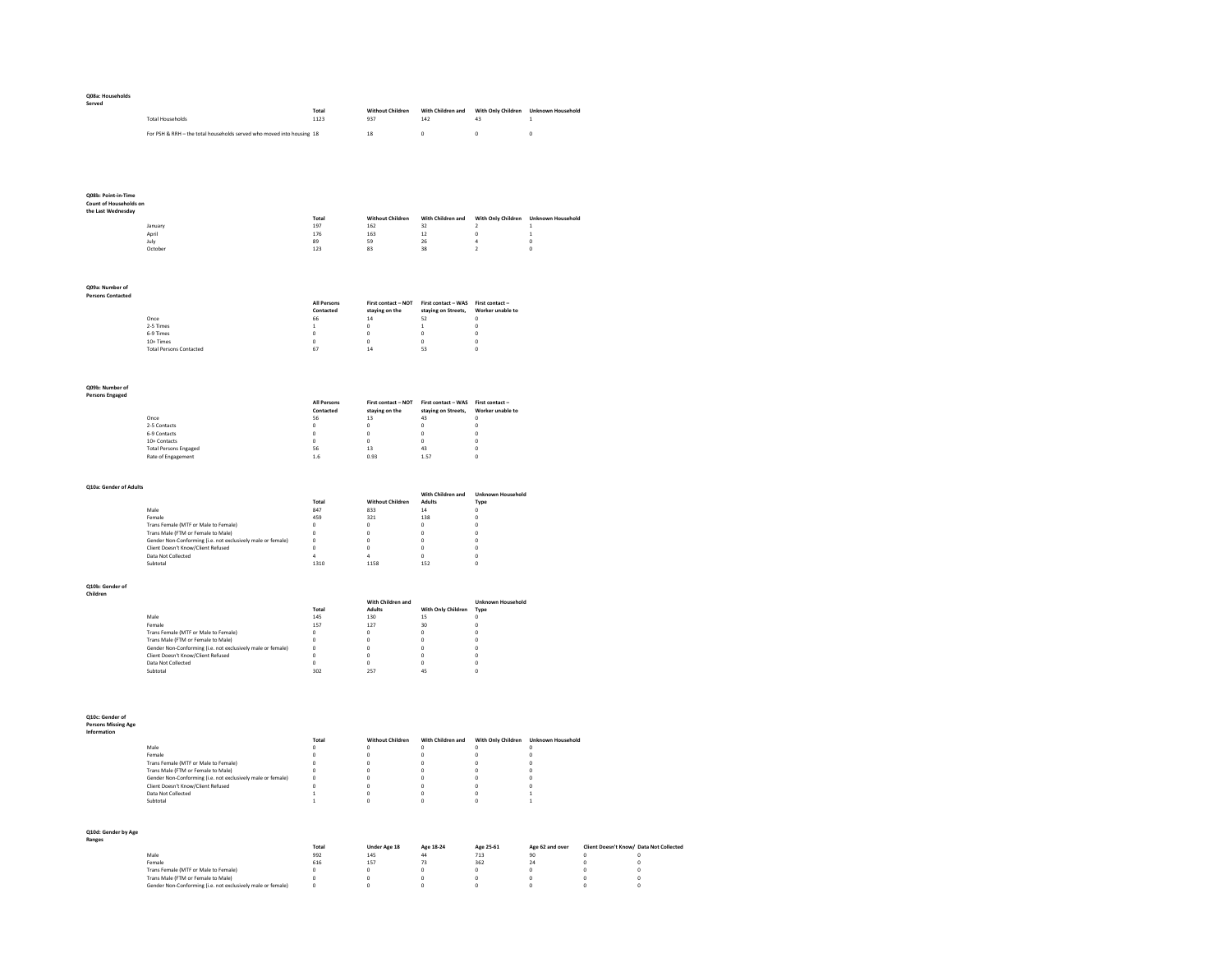|                 | Client Doesn't Know/Client Refused        | $\mathbf{0}$   | 0                       | $\circ$                 | 0                        | $\mathbf{0}$             | 0            |                |
|-----------------|-------------------------------------------|----------------|-------------------------|-------------------------|--------------------------|--------------------------|--------------|----------------|
|                 | Data Not Collected                        | 5              | $\circ$                 | $\overline{2}$          | $\mathbf{1}$             | $\mathbf{1}$             | $\mathbf{0}$ |                |
|                 | Subtotal                                  | 1613           | 302                     | 119                     | 1076                     | 115                      | $\mathbf{0}$ | $\overline{1}$ |
|                 |                                           |                |                         |                         |                          |                          |              |                |
| Q11: Age        |                                           |                |                         |                         |                          |                          |              |                |
|                 |                                           | Total          | <b>Without Children</b> | With Children and       | With Only Children       | <b>Unknown Household</b> |              |                |
|                 | Under 5                                   | 128            | $\circ$                 | 127                     | $\,$ 1 $\,$              | $\mathbf 0$              |              |                |
|                 | $5 - 12$                                  | 108            | $\circ$                 | 106                     | $\overline{2}$           | $\bf 0$                  |              |                |
|                 | $13 - 17$                                 | 66             | $\circ$                 | 24                      | 42                       | $\mathbf{0}$             |              |                |
|                 | $18 - 24$                                 | 119            | 76                      | 43                      | $\mathbf{0}$             | $\mathbf{0}$             |              |                |
|                 | $25 - 34$                                 | 298            | 232                     | 66                      | $\mathbf{0}$             | $\mathbf{0}$             |              |                |
|                 | $35 - 44$                                 | 249            | 218                     | 31                      | $\mathbf{0}$             | $\mathbf{0}$             |              |                |
|                 | $45 - 54$                                 | 308            | 300                     | 8                       | $\bf{0}$                 | $\mathbf{0}$             |              |                |
|                 | $55 - 61$                                 | 221            | 217                     | $\overline{a}$          | $\bf{0}$                 | $\circ$                  |              |                |
|                 | $62+$                                     | 115            | 115                     | $\circ$                 | $\bf{0}$                 | $\mathbf{0}$             |              |                |
|                 | Client Doesn't Know/Client Refused        | $\mathbf{0}$   | $\circ$                 | $\circ$                 | $\bf{0}$                 | $\mathbf{0}$             |              |                |
|                 | Data Not Collected                        | $\mathbf{1}$   | $\circ$                 | $\circ$                 | $\mathbf{0}$             | $\mathbf{1}$             |              |                |
|                 | Total                                     | 1613           | 1158                    | 409                     | 45                       | $\mathbf{1}$             |              |                |
|                 |                                           |                |                         |                         |                          |                          |              |                |
|                 |                                           |                |                         |                         |                          |                          |              |                |
| Q12a: Race      |                                           |                |                         |                         |                          |                          |              |                |
|                 |                                           | Total          | <b>Without Children</b> | With Children and       | With Only Children       | <b>Unknown Household</b> |              |                |
|                 | White                                     | 427            | 334                     | 84                      | 9                        | $\mathbf{0}$             |              |                |
|                 | <b>Black or African American</b>          | 1085           | 762                     | 288                     | 35                       | $\mathbf{0}$             |              |                |
|                 | Asian                                     | $\overline{9}$ | 6                       | $\overline{\mathbf{3}}$ | $\mathbf{0}$             | $\mathbf{0}$             |              |                |
|                 | American Indian or Alaska Native          | 23             | 17                      | 5                       | $\mathbf{1}$             | $\mathbf{0}$             |              |                |
|                 | Native Hawaiian or Other Pacific Islander | 15             | 14                      | $\mathbf{1}$            | $\bf{0}$                 | $\mathbf{0}$             |              |                |
|                 | Multiple Races                            | 42             | 14                      | 28                      | $\bf{0}$                 | $\mathbf{0}$             |              |                |
|                 | Client Doesn't Know/Client Refused        | 5              | 5                       | $\circ$                 | $\mathbf{0}$             | $\mathbf{0}$             |              |                |
|                 | Data Not Collected                        | $\overline{7}$ | 6                       | $\circ$                 | $\mathbf{0}$             | $\mathbf{1}$             |              |                |
|                 | Total                                     | 1613           | 1158                    | 409                     | 45                       | <sup>1</sup>             |              |                |
|                 |                                           |                |                         |                         |                          |                          |              |                |
|                 |                                           |                |                         |                         |                          |                          |              |                |
| Q12b: Ethnicity |                                           |                | <b>Without Children</b> | With Children and       |                          |                          |              |                |
|                 | Non-Hispanic/Non-Latino                   | Total<br>1387  | 1000                    | 350                     | With Only Children<br>37 | <b>Unknown Household</b> |              |                |
|                 |                                           |                |                         |                         |                          | $\mathbf 0$              |              |                |
|                 | Hispanic/Latino                           | 220            | 153                     | 59                      | 8                        | $\mathbf{0}$             |              |                |
|                 | Client Doesn't Know/Client Refused        | $\mathbf{1}$   | $\mathbf{1}$            | $\circ$                 | $\mathbf{0}$             | $\circ$                  |              |                |
|                 | Data Not Collected                        | 5              | $\overline{4}$          | $^{\circ}$              | $\mathbf{0}$             | $\mathbf{1}$             |              |                |
|                 | Total                                     | 1613           | 1158                    | 409                     | 45                       | $\mathbf{1}$             |              |                |

## **Q13a1: Physical and Mental Health Conditions at Start**

|                             |                      |                         | <b>Adults in HH with</b>     | Children in HH with | With Children and |                    | <b>Unknown Household</b> |
|-----------------------------|----------------------|-------------------------|------------------------------|---------------------|-------------------|--------------------|--------------------------|
|                             | <b>Total Persons</b> | <b>Without Children</b> | <b>Children &amp; Adults</b> | Children & Adults   | <b>Adults</b>     | With Only Children | Type                     |
| Mental Health Problem       | 396                  | 360                     | 33                           |                     | $\sim$            |                    |                          |
| Alcohol Abuse               | 93                   | 93                      |                              |                     | $\sim$            |                    |                          |
| Drug Abuse                  | 123                  | 117                     |                              |                     | $\sim$            |                    |                          |
| Both Alcohol and Drug Abuse | 106                  | 106                     |                              |                     | $\sim$            |                    |                          |
| Chronic Health Condition    | 315                  | 281                     | 16                           | 17                  | $\sim$            |                    |                          |
| <b>HIV/AIDS</b>             | 15                   | 15                      |                              |                     | $\sim$            |                    |                          |
| Developmental Disability    | 117                  | 89                      | 11                           | 17                  | $\sim$            |                    |                          |
| Physical Disability         | 256                  | 242                     |                              |                     | $\sim$            |                    |                          |

# The "With Children and Adults" column is retired as of 10/1/2019 and replaced with the columns "Adults in HH with Children & Adults" and "Children in HH with Children & Adults".

**Q13b1: Physical and Mental Health Conditions at Exit**

|                             |                      |                         | <b>Adults in HH with</b>     | Children in HH with With Children and |               |                         | <b>Unknown Household</b> |
|-----------------------------|----------------------|-------------------------|------------------------------|---------------------------------------|---------------|-------------------------|--------------------------|
|                             | <b>Total Persons</b> | <b>Without Children</b> | <b>Children &amp; Adults</b> | <b>Children &amp; Adults</b>          | <b>Adults</b> | With Only Children Type |                          |
| Mental Health Problem       | 154                  | 109                     | 39                           |                                       | $\sim$        |                         |                          |
| Alcohol Abuse               | 25                   | 25                      |                              |                                       | $\sim$        |                         |                          |
| Drug Abuse                  | 33                   | 24                      |                              |                                       | $\sim$        |                         |                          |
| Both Alcohol and Drug Abuse | 22                   | 22                      |                              |                                       | $\sim$        |                         |                          |
| Chronic Health Condition    | 103                  | 67                      | 18                           | 17                                    | $\sim$        |                         |                          |
| HIV/AIDS                    |                      |                         |                              |                                       | $\sim$        |                         |                          |
| Developmental Disability    | 52                   | 25                      | 11                           | 16                                    | $\sim$        |                         |                          |
| Physical Disability         | 77                   | 62                      | 12                           |                                       | $\sim$        |                         |                          |

The "With Children and Adults" column is retired as of 10/1/2019 and replaced with the columns "Adults in HH with Children & Adults" and "Children in HH with Children & Adults".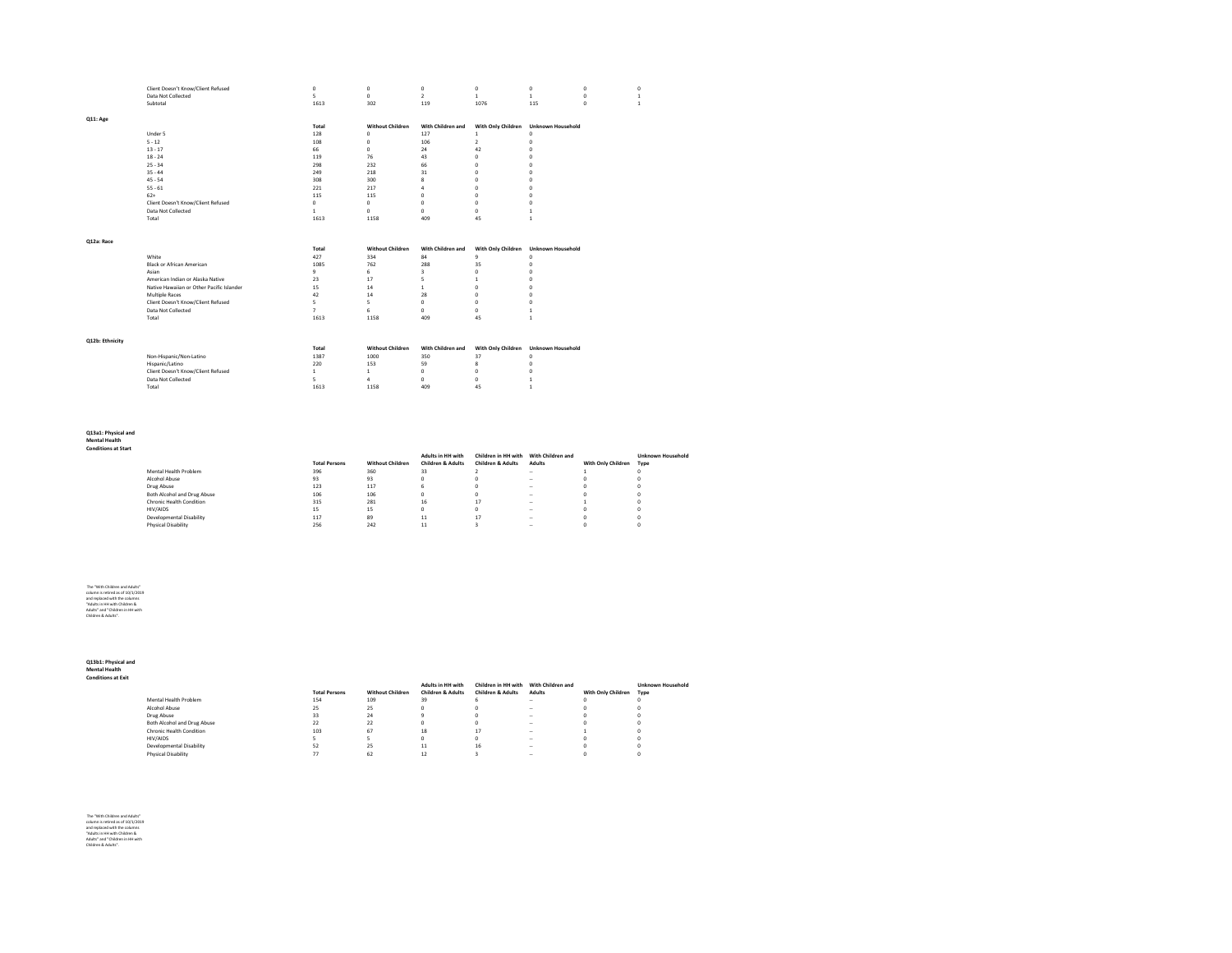# **Q13c1: Physical and Mental Health Conditions for Stayers**

| i Lay Ci S |                             |                      |                         |                              |                                       |               |                    |                          |
|------------|-----------------------------|----------------------|-------------------------|------------------------------|---------------------------------------|---------------|--------------------|--------------------------|
|            |                             |                      |                         | Adults in HH with            | Children in HH with With Children and |               |                    | <b>Unknown Household</b> |
|            |                             | <b>Total Persons</b> | <b>Without Children</b> | <b>Children &amp; Adults</b> | <b>Children &amp; Adults</b>          | <b>Adults</b> | With Only Children | Type                     |
|            | Mental Health Problem       | 37                   | 35                      |                              |                                       | $\sim$        |                    | o                        |
|            | Alcohol Abuse               |                      |                         |                              |                                       | $\sim$        |                    | o                        |
|            | Drug Abuse                  |                      |                         |                              |                                       | $\sim$        |                    |                          |
|            | Both Alcohol and Drug Abuse |                      |                         |                              |                                       | $\sim$        |                    | o                        |
|            | Chronic Health Condition    | 29                   | 27                      |                              |                                       | $\sim$        |                    | o                        |
|            | HIV/AIDS                    |                      |                         |                              |                                       | $\sim$        |                    |                          |
|            | Developmental Disability    |                      |                         |                              |                                       | $\sim$        |                    | o                        |
|            | Physical Disability         | 22                   | 22                      |                              |                                       | $\sim$        |                    |                          |
|            |                             |                      |                         |                              |                                       |               |                    |                          |

# The "With Children and Adults" column is retired as of 10/1/2019 and replaced with the columns "Adults in HH with Children & Adults" and "Children in HH with Children & Adults".

### **Q14a: Domestic Violence History**

|                                    | Total | <b>Without Children</b> | With Children and | With Only Children | <b>Unknown Household</b> |
|------------------------------------|-------|-------------------------|-------------------|--------------------|--------------------------|
| Yes                                | 241   | 170                     | 70                |                    |                          |
| No                                 | 1084  | 960                     | 82                | 42                 |                          |
| Client Doesn't Know/Client Refused |       |                         |                   |                    |                          |
| Data Not Collected                 | 29    | 28                      |                   |                    |                          |
| Total                              | 1354  | 1158                    | 152               | 43                 |                          |

## **Q14b: Persons Fleeing Domestic Violence**

| 10ience |                                    |       |                         |                   |                    |                          |
|---------|------------------------------------|-------|-------------------------|-------------------|--------------------|--------------------------|
|         |                                    | Total | <b>Without Children</b> | With Children and | With Only Children | <b>Unknown Household</b> |
|         | Yes                                | 116   | 63                      | 53                |                    |                          |
|         | No                                 | 118   | 100                     | 17                |                    |                          |
|         | Client Doesn't Know/Client Refused |       |                         |                   |                    |                          |
|         | Data Not Collected                 |       |                         |                   |                    |                          |
|         | Total                              | 241   | 170                     | 70                |                    |                          |

#### **Q15: Living Situation**

| ig situation |                                                                         |                         |                         |                   |                         |                          |
|--------------|-------------------------------------------------------------------------|-------------------------|-------------------------|-------------------|-------------------------|--------------------------|
|              |                                                                         | <b>Total</b>            | <b>Without Children</b> | With Children and | With Only Children      | <b>Unknown Household</b> |
|              | <b>Homeless Situations</b>                                              | n                       | $\Omega$                | $\Omega$          | ń                       | n                        |
|              | Emergency shelter, including hotel or motel paid for with emergency     |                         |                         |                   |                         |                          |
|              | shelter voucher                                                         | 170                     | 88                      | 82                | 0                       | ń                        |
|              | Transitional housing for homeless persons (including homeless youth) 15 |                         | 14                      | $\mathbf{1}$      | $\mathbf{0}$            | n                        |
|              | Place not meant for habitation                                          | 229                     | 229                     | $\Omega$          | n                       | n                        |
|              | Safe Haven                                                              | 1                       | 1.                      | o                 | n                       | n                        |
|              | Host Home (non-crisis)                                                  | n                       | $\Omega$                | o                 | n                       |                          |
|              | <b>Interim Housing</b>                                                  | <b>n</b>                | $\Omega$                | o                 | n                       |                          |
|              | Subtotal                                                                | 415                     | 332                     | 83                | n                       |                          |
|              |                                                                         |                         |                         |                   |                         |                          |
|              | <b>Institutional Settings</b>                                           | n                       | $\Omega$                | o                 | n                       |                          |
|              | Psychiatric hospital or other psychiatric facility                      | 10                      | 10                      | o                 | n                       |                          |
|              | Substance abuse treatment facility or detox center                      | 20                      | 20                      | o                 | n                       |                          |
|              | Hospital or other residential non-psychiatric medical facility          | 29                      | 28                      | 1.                | n                       | n                        |
|              | Jail, prison or juvenile detention facility                             | 99                      | 98                      | o                 | $\mathbf{1}$            |                          |
|              | Foster care home or foster care group home                              | 19                      | $\Omega$                | o                 | 19                      | n                        |
|              | Long-term care facility or nursing home                                 | 6                       | 6                       | O                 | o                       | n                        |
|              | Residential project or halfway house with no homeless criteria          | 6                       | 5.                      | O                 | $\mathbf{1}$            | n                        |
|              | Subtotal                                                                | 189                     | 167                     | 1                 | 21                      | n                        |
|              | Other Locations                                                         | $\mathbf 0$             | $\Omega$                | o                 | o                       | n                        |
|              | Permanent housing (other than RRH) for formerly homeless persons        | $\mathbf{1}$            | 1.                      | O                 | 0                       |                          |
|              | Owned by client, no ongoing housing subsidy                             | 11                      | 11                      | O                 | n                       |                          |
|              | Owned by client, with ongoing housing subsidy                           | $\overline{7}$          | $\overline{7}$          | O                 | n                       |                          |
|              | Rental by client, with RRH or equivalent subsidy                        | $\overline{2}$          | $\mathcal{P}$           | O                 | n                       |                          |
|              | Rental by client, with HCV voucher (tenant or project based)            | n                       | $\Omega$                | o                 | n                       |                          |
|              | Rental by client in a public housing unit                               | 4                       | Λ                       | o                 | 0                       | n                        |
|              | Rental by client, no ongoing housing subsidy                            | 126                     | 102                     | 24                | 0                       |                          |
|              | Rental by client, with VASH subsidy                                     | 4                       | $\Delta$                | o                 | n                       | n                        |
|              | Rental by client with GPD TIP subsidy                                   | n                       | $\Omega$                | o                 | n                       |                          |
|              | Rental by client, with other housing subsidy (including RRH)            | 12                      | 11                      | 1.                | ń                       |                          |
|              | Hotel or motel paid for without emergency shelter voucher               | 22                      | 20                      | $\mathbf{1}$      | 1                       |                          |
|              | Staying or living in a friend's room, apartment or house                | 228                     | 219                     | 6.                | $\overline{\mathbf{3}}$ |                          |
|              | Staying or living in a family member's room, apartment or house         | 317                     | 263                     | 36                | 18                      |                          |
|              | Client Doesn't Know/Client Refused                                      | $\overline{\mathbf{3}}$ | $\overline{\mathbf{3}}$ | 0                 | o                       |                          |
|              | Data Not Collected                                                      | 13                      | 12                      | 0                 | 0                       |                          |
|              | Subtotal                                                                | 750                     | 659                     | 68                | 22                      |                          |
|              | Total                                                                   | 1354                    | 1158                    | 152               | 43                      | 1                        |
|              |                                                                         |                         |                         |                   |                         |                          |

Interim housing is retired as of 10/1/2019.

### **Q16: Cash Income - Ranges**

|             | <b>Income at Start</b> | <b>Income at Latest</b> | Income at Exit for |
|-------------|------------------------|-------------------------|--------------------|
| No income   | 792                    |                         | 204                |
| $$1 - $150$ |                        |                         |                    |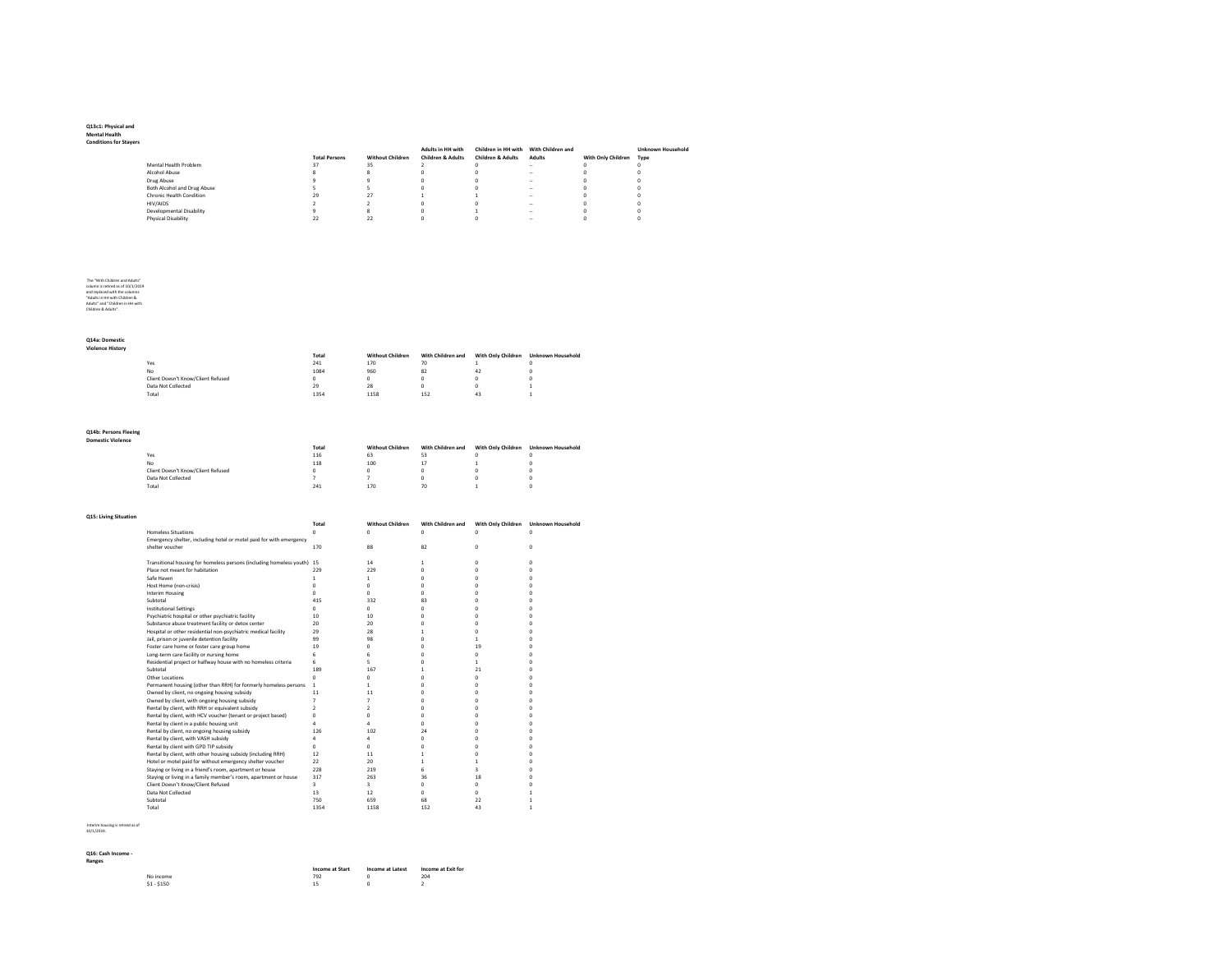| $$151 - $250$                                              | 26     | O   | 5             |
|------------------------------------------------------------|--------|-----|---------------|
| $$251 - $500$                                              | 66     | n   | 51            |
| $$501 - $1000$                                             | 220    | n   | 102           |
| $$1,001 - $1,500$                                          | 64     | n   | 38            |
| $$1,501 - $2,000$                                          | 57     | n   | 34            |
| $$2.001+$                                                  | 45     | n   | 29            |
| Client Doesn't Know/Client Refused                         | 4      | n   | $\mathcal{P}$ |
| Data Not Collected                                         | 21     | O   | 695           |
| Number of Adult Stavers Not Yet Required to Have an Annual |        |     |               |
| Assessment                                                 | -      | 156 | -             |
| Number of Adult Stavers Without Required Annual Assessment | $\sim$ | 0   | -             |
| <b>Total Adults</b>                                        | 1310   | 156 | 1162          |
|                                                            |        |     |               |

#### **Q17: Cash Income -**

| . |  |  |
|---|--|--|
|   |  |  |
|   |  |  |

|                                                                    | <b>Income at Start</b> | <b>Income at Latest</b> | <b>Income at Exit for</b> |
|--------------------------------------------------------------------|------------------------|-------------------------|---------------------------|
| Earned Income                                                      | 166                    |                         | 86                        |
| Unemployment Insurance                                             | 13                     |                         | ۹                         |
| SSI                                                                | 146                    |                         | 59                        |
| <b>SSDI</b>                                                        | 85                     |                         | 29                        |
| VA Service-Connected Disability Compensation                       |                        |                         |                           |
| VA Non-Service Connected Disability Pension                        |                        |                         |                           |
| Private Disability Insurance                                       |                        |                         |                           |
| Worker's Compensation                                              |                        |                         |                           |
| <b>TANF or Equivalent</b>                                          | 63                     |                         | 92                        |
| General Assistance                                                 | 30                     |                         |                           |
| Retirement (Social Security)                                       |                        |                         |                           |
| Pension from Former Job                                            |                        |                         |                           |
| Child Support                                                      |                        |                         |                           |
| Alimony (Spousal Support)                                          |                        |                         |                           |
| Other Source                                                       |                        |                         |                           |
| Adults with Income Information at Start and Annual Assessment/Exit |                        |                         | 429                       |

# **Q19b: Disabling Conditions and Income for Adults at Exit**

|                                                | AO: Adult with | <b>AO: Adult without</b><br>Disabling Condition Disabling Condition AO: Total Adults |     | AO: % with Disabling AC: Adult with<br>Condition by Source Disabling Condition |    | <b>AC: Adult without</b><br><b>Disabling Condition AC: Total Adults</b> |                          | AC: % with Disabling UK: Adult with | UK: Adult without<br>Condition by Source Disabling Condition Disabling Condition UK: Total Adults | UK: % with Disabling<br><b>Condition by Source</b> |
|------------------------------------------------|----------------|--------------------------------------------------------------------------------------|-----|--------------------------------------------------------------------------------|----|-------------------------------------------------------------------------|--------------------------|-------------------------------------|---------------------------------------------------------------------------------------------------|----------------------------------------------------|
| Earned Income                                  |                |                                                                                      |     | 12.28%                                                                         |    |                                                                         |                          | 37.04%                              |                                                                                                   |                                                    |
| Supplemental Security Income (SSI)             | 35             |                                                                                      |     | 100.00%                                                                        | 13 |                                                                         |                          | 76.47%                              |                                                                                                   |                                                    |
| Social Security Disability Insurance (SSDI)    | 24             |                                                                                      |     | 100.00%                                                                        |    |                                                                         |                          | 100.00%                             |                                                                                                   |                                                    |
| VA Service-Connected Disability Compensation   |                |                                                                                      |     | 100.00%                                                                        |    |                                                                         |                          | $\overline{\phantom{a}}$            |                                                                                                   | -                                                  |
| Private Disability Insurance                   |                |                                                                                      |     | $\sim$                                                                         |    |                                                                         |                          | $\overline{\phantom{a}}$            |                                                                                                   | $\sim$                                             |
| Worker's Compensation                          |                |                                                                                      |     | $\sim$                                                                         |    |                                                                         |                          |                                     |                                                                                                   |                                                    |
| Temporary Assistance for Needy Families (TANF) |                |                                                                                      |     | 100.00%                                                                        | 38 | 52                                                                      |                          | 42.22%                              |                                                                                                   |                                                    |
| Retirement Income from Social Security         |                |                                                                                      |     | 0.00%                                                                          |    |                                                                         |                          | -                                   |                                                                                                   |                                                    |
| Pension or retirement income from a former job |                |                                                                                      |     | 0.00%                                                                          |    |                                                                         |                          | $\sim$                              |                                                                                                   |                                                    |
| Child Support                                  |                |                                                                                      |     | $\sim$                                                                         |    |                                                                         |                          | 33.33%                              |                                                                                                   |                                                    |
| Other source                                   |                |                                                                                      |     | 44.44%                                                                         |    |                                                                         |                          | 50.00%                              |                                                                                                   |                                                    |
| No Sources                                     | 29             | 107                                                                                  | 136 | 21.33%                                                                         |    |                                                                         | $\overline{\mathcal{L}}$ | 22.73%                              |                                                                                                   | $\sim$                                             |
| <b>Unduplicated Total Adults</b>               | 126            | 174                                                                                  | 300 |                                                                                |    | 88                                                                      | 144                      |                                     |                                                                                                   |                                                    |

### **Q20a: Type of Non-Cash Benefit Sources**

|                                             | <b>Benefit at Start</b> | <b>Benefit at Latest</b> | <b>Benefit at Exit for</b> |
|---------------------------------------------|-------------------------|--------------------------|----------------------------|
| Supplemental Nutritional Assistance Program | 305                     |                          | 160                        |
| <b>WIC</b>                                  | 11                      |                          | 21                         |
| <b>TANF Child Care Services</b>             | $\overline{\mathbf{z}}$ |                          | 4                          |
| <b>TANF Transportation Services</b>         |                         |                          |                            |
| Other TANF-Funded Services                  |                         |                          |                            |
| Other Source                                |                         |                          | 37                         |

#### **Q21: Health Insurance**

| uzi. ncani iliyu alivc     |                                                                 |                 |                  |                     |
|----------------------------|-----------------------------------------------------------------|-----------------|------------------|---------------------|
|                            |                                                                 | <b>At Start</b> | <b>At Annual</b> | At Exit for Leavers |
|                            | Medicaid                                                        | 737             | $^{\circ}$       | 412                 |
|                            | Medicare                                                        | 138             | $^{\circ}$       | 42                  |
|                            | State Children's Health Insurance Program                       | 42              | $\Omega$         | 41                  |
|                            | VA Medical Services                                             | 4               | $^{\circ}$       | $\overline{2}$      |
|                            | Employer Provided Health Insurance                              | 53              | $\Omega$         | 36                  |
|                            | Health Insurance Through COBRA                                  | O.              | $\Omega$         | $\Omega$            |
|                            | Private Pay Health Insurance                                    | 11              | $\Omega$         | 4                   |
|                            | State Health Insurance for Adults                               | 41              | $\Omega$         | 12                  |
|                            | Indian Health Services Program                                  | <b>n</b>        | $\Omega$         | $^{\circ}$          |
|                            | Other                                                           | 6               | $\Omega$         | 3                   |
|                            | No Health Insurance                                             | 555             | $\Omega$         | 219                 |
|                            | Client Doesn't Know/Client Refused                              | 8               | $\Omega$         | $\overline{2}$      |
|                            | Data Not Collected                                              | 81              | $\Omega$         | 694                 |
|                            | Number of Stayers Not Yet Required to Have an Annual Assessment | ۰               | 1                | ÷                   |
|                            | 1 Source of Health Insurance                                    | 911             | $^{\circ}$       | 514                 |
|                            | More than 1 Source of Health Insurance                          | 60              | $\Omega$         | 19                  |
|                            |                                                                 |                 |                  |                     |
| Q22a2: Length of           |                                                                 |                 |                  |                     |
| <b>Participation - ESG</b> |                                                                 |                 |                  |                     |
| Projects                   |                                                                 |                 |                  |                     |
|                            |                                                                 | Total           | Leavers          | <b>Stayers</b>      |
|                            | 0 to 7 days                                                     | 992             | 953              | 39                  |
|                            | 8 to 14 days                                                    | 87              | 68               | 19                  |
|                            | 15 to 21 days                                                   | 69              | 41               | 28                  |
|                            | 22 to 30 days                                                   | 69              | 62               | $\overline{ }$      |
|                            | 31 to 60 days                                                   | 108             | 94               | 14                  |
|                            | 61 to 90 days                                                   | 85              | 78               | $\overline{ }$      |
|                            | 91 to 180 days                                                  | 163             | 120              | 43                  |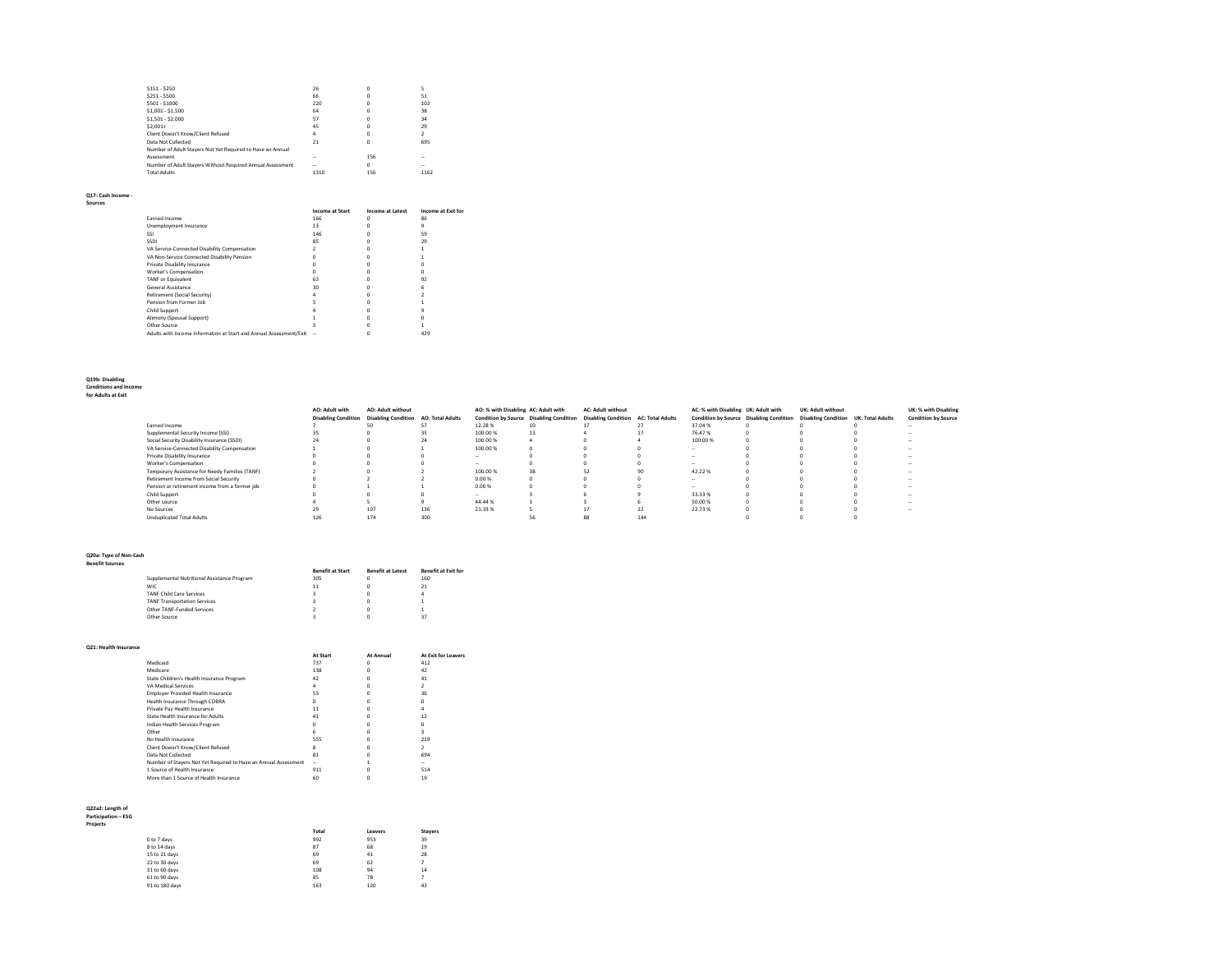| 181 to 365 days                | 39   | 30   |     |
|--------------------------------|------|------|-----|
| 366 to 730 days (1-2 Yrs)      |      |      |     |
| 731 to 1.095 days (2-3 Yrs)    | n    | n    |     |
| 1.096 to 1.460 days (3-4 Yrs)  | 0    | n    |     |
| 1.461 to 1.825 days (4-5 Yrs)  | n    | n    |     |
| More than 1.825 days (> 5 Yrs) | n    |      |     |
| Data Not Collected             | n    | n    |     |
| Total                          | 1613 | 1447 | 166 |
|                                |      |      |     |

# **Q22c: Length of Time between Project Start Date and Housing Move-in Date**

|                                         | Total | <b>Without Children</b> | With Children and | With Only Children | <b>Unknown Household</b> |
|-----------------------------------------|-------|-------------------------|-------------------|--------------------|--------------------------|
| 7 days or less                          | 18    | 18                      |                   |                    |                          |
| 8 to 14 days                            |       |                         |                   |                    |                          |
| 15 to 21 days                           |       |                         |                   |                    |                          |
| 22 to 30 days                           |       |                         |                   |                    |                          |
| 31 to 60 days                           |       |                         |                   |                    |                          |
| 61 to 180 days                          |       |                         |                   |                    |                          |
| 181 to 365 days                         |       |                         |                   |                    |                          |
| 366 to 730 days (1-2 Yrs)               |       |                         |                   |                    |                          |
| Total (persons moved into housing)      | 18    | 18                      |                   |                    |                          |
| Average length of time to housing       |       |                         |                   |                    |                          |
| Persons who were exited without move-in |       |                         |                   |                    |                          |
| Total persons                           |       |                         |                   |                    |                          |
|                                         |       |                         |                   |                    |                          |

## **Q22d: Length of Participation by Household Type**

|                     | . |  |
|---------------------|---|--|
| <b>Household Ty</b> |   |  |

|                                | Total | <b>Without Children</b> | With Children and | With Only Children | <b>Unknown Household</b> |
|--------------------------------|-------|-------------------------|-------------------|--------------------|--------------------------|
| 7 days or less                 | 992   | 922                     | 51                | 19                 |                          |
| 8 to 14 days                   | 87    | 63                      | 16                |                    |                          |
| 15 to 21 days                  | 69    | 45                      | 20                |                    |                          |
| 22 to 30 days                  | 69    | 20                      | 38                |                    |                          |
| 31 to 60 days                  | 108   | 29                      | 77                |                    |                          |
| 61 to 90 days                  | 85    | 15                      | 70                |                    |                          |
| 91 to 180 days                 | 163   | 45                      | 116               |                    |                          |
| 181 to 365 days                | 39    | 18                      | 21                |                    |                          |
| 366 to 730 days (1-2 Yrs)      |       |                         |                   |                    |                          |
| 731 to 1,095 days (2-3 Yrs)    |       |                         |                   |                    |                          |
| 1,096 to 1,460 days (3-4 Yrs)  |       |                         |                   |                    |                          |
| 1,461 to 1,825 days (4-5 Yrs)  |       |                         |                   |                    |                          |
| More than 1,825 days (> 5 Yrs) |       |                         |                   |                    |                          |
| Data Not Collected             |       |                         |                   |                    |                          |
| Total                          | 1613  | 1158                    | 409               | 45                 |                          |

**Q22e: Length of Time Prior to Housing - based on 3.917 Date Homelessness Started**

| melessness Started |                                    |              |                         |                   |                    |                          |
|--------------------|------------------------------------|--------------|-------------------------|-------------------|--------------------|--------------------------|
|                    |                                    | <b>Total</b> | <b>Without Children</b> | With Children and | With Only Children | <b>Unknown Household</b> |
|                    | 7 days or less                     |              |                         |                   |                    |                          |
|                    | 8 to 14 days                       |              |                         |                   |                    |                          |
|                    | 15 to 21 days                      |              |                         |                   |                    |                          |
|                    | 22 to 30 days                      |              |                         |                   |                    |                          |
|                    | 31 to 60 days                      |              |                         |                   |                    |                          |
|                    | 61 to 180 days                     |              | 11                      |                   |                    |                          |
|                    | 181 to 365 days                    |              |                         |                   |                    |                          |
|                    | 366 to 730 days (1-2 Yrs)          |              |                         |                   |                    |                          |
|                    | 731 days or more                   |              |                         |                   |                    |                          |
|                    | Total (persons moved into housing) | 18           | 18                      |                   |                    |                          |
|                    | Not yet moved into housing         |              |                         |                   |                    |                          |
|                    | Data not collected                 | 1522         | 1068                    | 409               | 45                 |                          |
|                    | <b>Total persons</b>               | 1540         | 1086                    | 409               | 45                 |                          |
|                    |                                    |              |                         |                   |                    |                          |

## **Q23c: Exit Destination – All persons**

|                                                                     | Total | <b>Without Children</b> | With Children and | With Only Children | <b>Unknown Household</b> |
|---------------------------------------------------------------------|-------|-------------------------|-------------------|--------------------|--------------------------|
| <b>Permanent Destinations</b>                                       |       |                         |                   |                    |                          |
| Moved from one HOPWA funded project to HOPWA PH                     |       |                         |                   |                    |                          |
| Owned by client, no ongoing housing subsidy                         |       |                         |                   |                    |                          |
| Owned by client, with ongoing housing subsidy                       |       |                         |                   |                    |                          |
| Rental by client, no ongoing housing subsidy                        |       |                         |                   |                    |                          |
| Rental by client, with VASH housing subsidy                         |       |                         |                   |                    |                          |
| Rental by client, with GPD TIP housing subsidy                      |       |                         |                   |                    |                          |
| Rental by client, with other ongoing housing subsidy                | 135   |                         | 132               |                    |                          |
| Permanent housing (other than RRH) for formerly homeless persons    |       |                         |                   |                    |                          |
| Staying or living with family, permanent tenure                     | 60    |                         | 42                |                    |                          |
| Staying or living with friends, permanent tenure                    |       |                         |                   |                    |                          |
| Rental by client, with RRH or equivalent subsidy                    | 36    |                         |                   |                    |                          |
| Rental by client, with HCV voucher (tenant or project based)        |       |                         |                   |                    |                          |
| Rental by client in a public housing unit                           |       |                         |                   |                    |                          |
| Subtotal                                                            | 295   | 32                      | 248               |                    |                          |
| <b>Temporary Destinations</b>                                       |       |                         |                   |                    |                          |
| Emergency shelter, including hotel or motel paid for with emergency |       |                         |                   |                    |                          |
| shelter voucher                                                     | 30    |                         | 28                |                    |                          |
|                                                                     |       |                         |                   |                    |                          |